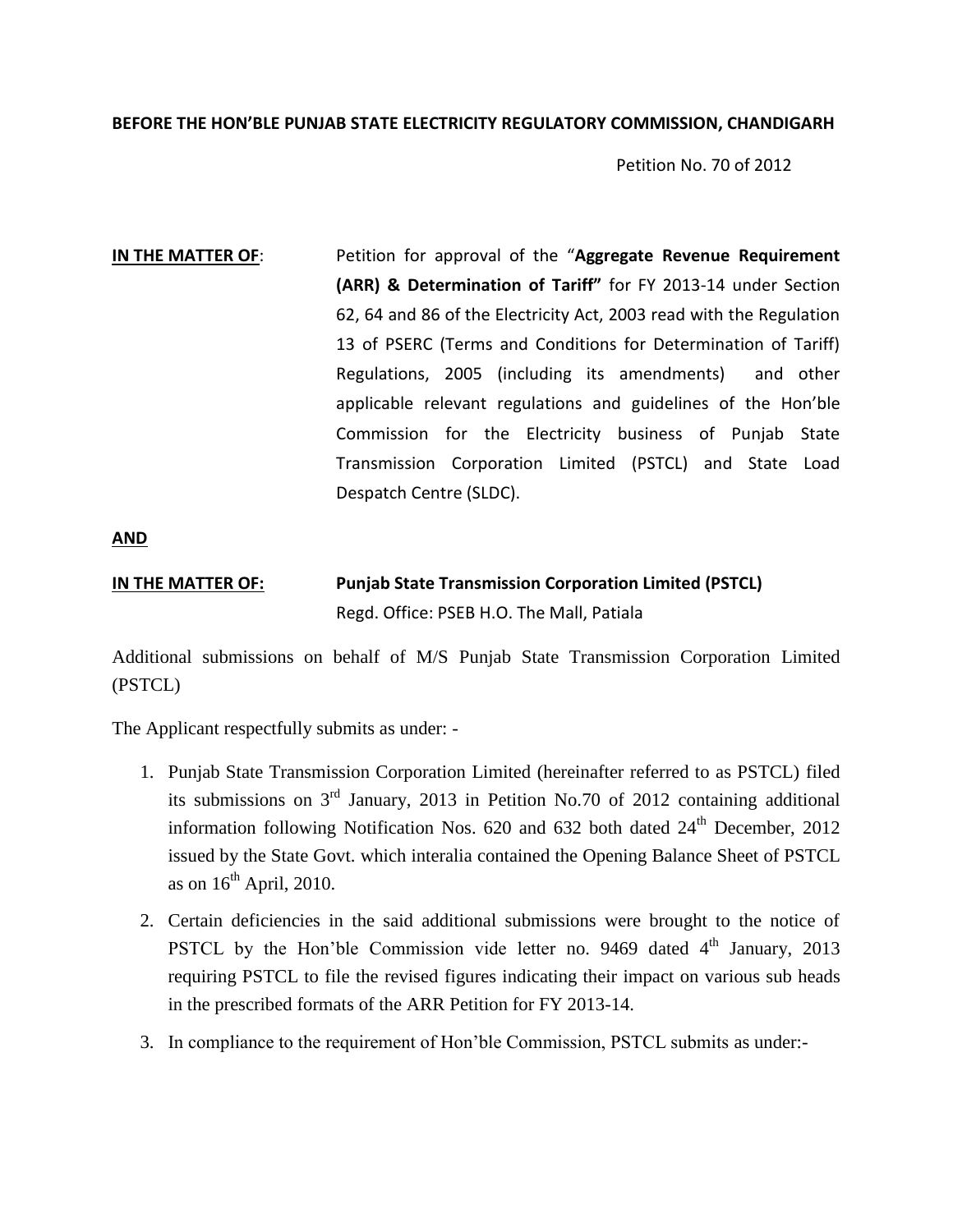## **I. Projection of Employee Expenses for FY 2012-13 and FY 2013-14**

PSTCL submitted in the ARR for approval of Employee Expenses of Rs. 232.49 Crore for FY 2012-13 and Rs. 273.22 Crore for FY 2013-14 after taking into account Terminal Benefits on "pay as you go" basis which includes Rs. 73.94 Crore towards terminal liability for FY 2012-13 and Rs. 77.29 Crore had been projected for FY 2013-14. Govt. of Punjab has amended the Punjab Power Sector Reforms Transfer Scheme, 2010 vide Notification No. 1/4/04-EB(PR)/620 dated 24.12.2012.

The following is the relevant extract of the Transfer Scheme:-

*"The Terminal Benefit Trusts in respect of pension, gratuity and leave encashment, shall be progressively funded by the Powercom and Transco, respectively as decided by the Punjab State Electricity Regulatory Commission, in the ratio of 88.64 : 11.36, over a period of 15 Financial Years commencing from 1st April, 2014. The terminal benefits liability accruing during the period of progressive funding, and thereafter, shall be shared in the same ratio by both corporations. This funding, shall continue even after the absorption of personnel in Transco in terms of sub-clause (12) of clause 6 of the Scheme, and the Trusts shall be administered jointly by both the said Powercom and Transco.*

*Provided that the actual amount of pension, gratuity and leave encashment paid/to be paid on and with effect from 16th April, 2010 to 31st March, 2014, shall be shared by the Powercom and Transco, in the ratio of 88.64 : 11.36 on yearly basis."*

Accordingly PSTCL is liable to pay towards the Terminal liability to PSPCL at the rate of 11.36% of the total terminal liability. Based on the figures of PSPCL, PSTCL has worked out Rs. 170 Crore and Rs. 184 Crore for FY 2012-13 and FY 2013-14 respectively as its share of terminal liability. Therefore, the estimated/projected Terminal liability on account of pension, gratuity, leave encashment etc. claimed in the ARR petition of Rs. 73.94 Crore for FY 2012-13 and Rs. 77.29 Crore for FY 2013-14 is revised to Rs. 170 Crore and Rs. 184 Crore.

Taking that into account, employee expenses for FY 2012-13 stands revised from Rs. 232.49 Crore to Rs. 328.55 Crore and from Rs. 273.22 Crore to Rs. 379.93 Crore for FY 2013-14.

For SLDC, after withdrawal of the terminal benefits from its requirement, the employee expenses may be considered as Rs. 7.49 Crore for FY 2012-13 instead of Rs. 9.01 Crore and for FY 2013-14 the same may be considered as Rs. 9.06 Crore instead of Rs. 10.54 Crore as the same has been considered in the petition of PSTCL (STU).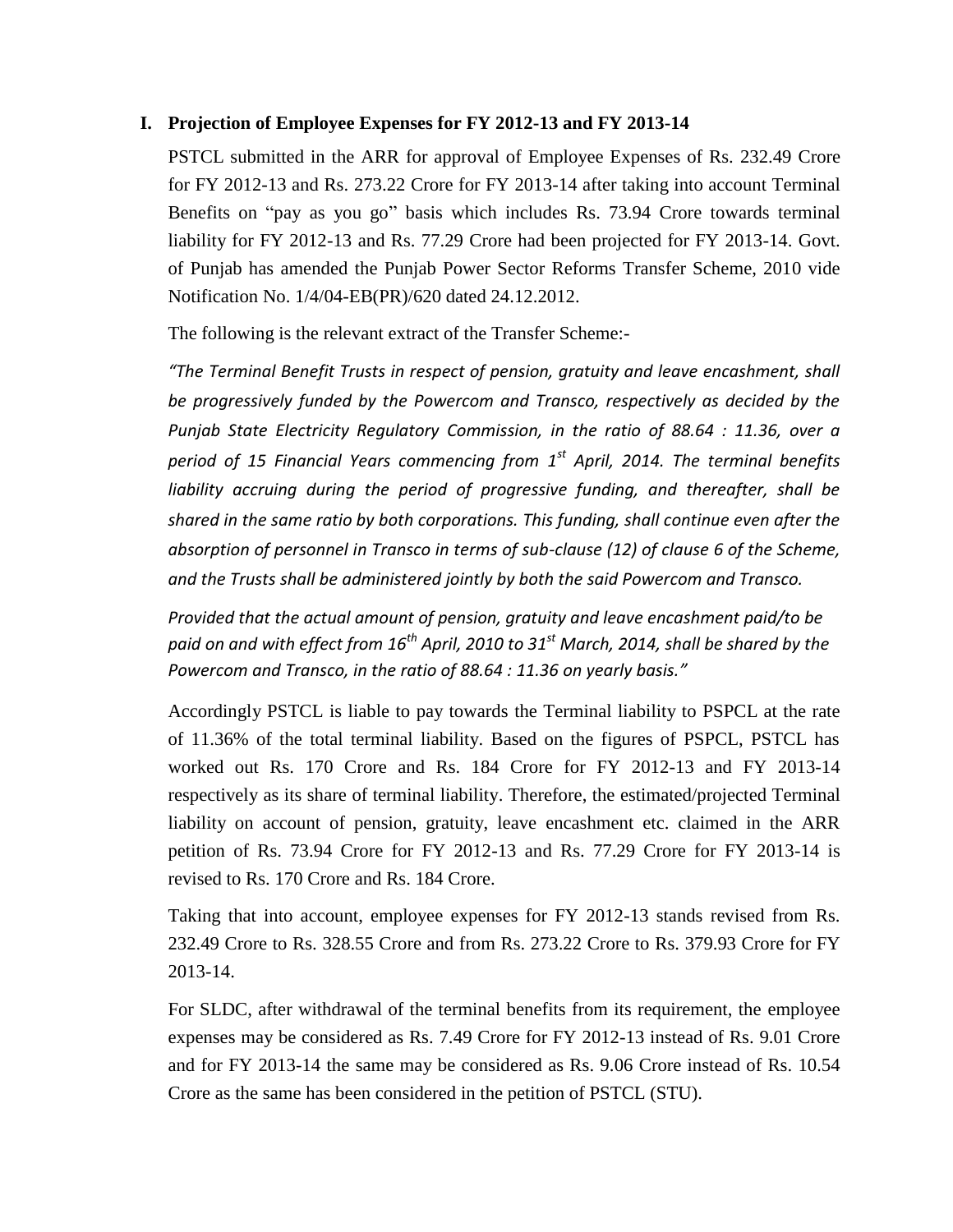The **Form-F1** of both PSTCL (STU) and SLDC giving the details of revised estimates for FY 2012-13 and revised projections for FY 2013-14 are attached as **Annexure 1(a) & 1(b)** respectively.

## **II. Interest and Finance Charges**

As per the opening Balance Sheet as on 16.4.10, PSTCL has been vested with Short Term/Medium Term Loan of Rs. 600 Crore, Capital liability of Rs. 887.06 Crore and GPF liability of Rs. 173.24 Crore whereas PSTCL has considered only a liability of Rs.887.06 Crores while submitting its ARR Petition.

Accordingly a liability on account of interest due to opening loans has been calculated as under:-

# **A. Short/Medium Term Loan**

A loan of Rs. 600 Crore availed by erstwhile PSEB has been vested with PSTCL as on 16.04.2010 in the Balance Sheet comprising the loan of Rs. 250 Crore from UCO Bank and Rs. 350 Crore from Bank of India. It is submitted that except for the loan of Rs. 887.06 Crore, which has been considered in the ARR Petition, all other loans including the Short Term Loans of Rs. 600 Crore of erstwhile PSEB was being serviced by PSPCL after the unbundling of PSEB. It has been ascertained that PSPCL has repaid both the loans on due dates (the loan of Rs. 250 Crore has been repaid by PSPCL during FY 2010- 11 and the other loan of Rs. 350 Crore has been repaid during FY 2011-12) by availing further loans from FIs/Banks. Accordingly the corresponding loan has become payable to PSPCL by PSTCL. The Term loan is to be re-paid to PSPCL on the terms and conditions to be agreed between the two corporations and the loan agreement between the two corporations will be signed in due course of time. As PSTCL is required to service the loan, the terms and conditions in the FRP of PSTCL have been considered. The loan is to be repaid to PSPCL within a period 10 years from FY 2011-12 with a moratorium period of 2 years. The interest rate has been considered at 12.00% p.a. (linked to prevailing PNB Base Rate). Additional interest calculation for FY 2012-13 & FY 2013-14 comes to Rs. 72.13 Crore and Rs. 67.83 Crore respectively.

# **B. GPF Liability**

Rs. 173.24 Crore has been vested with PSTCL as on 16.04.2010. The relevant extract of the Govt. of Punjab notification dated 24.12.2012 regarding GPF Liability is reproduced as under:-

*"The General Provident Fund Trust shall be funded by Powercom and Transco both, as*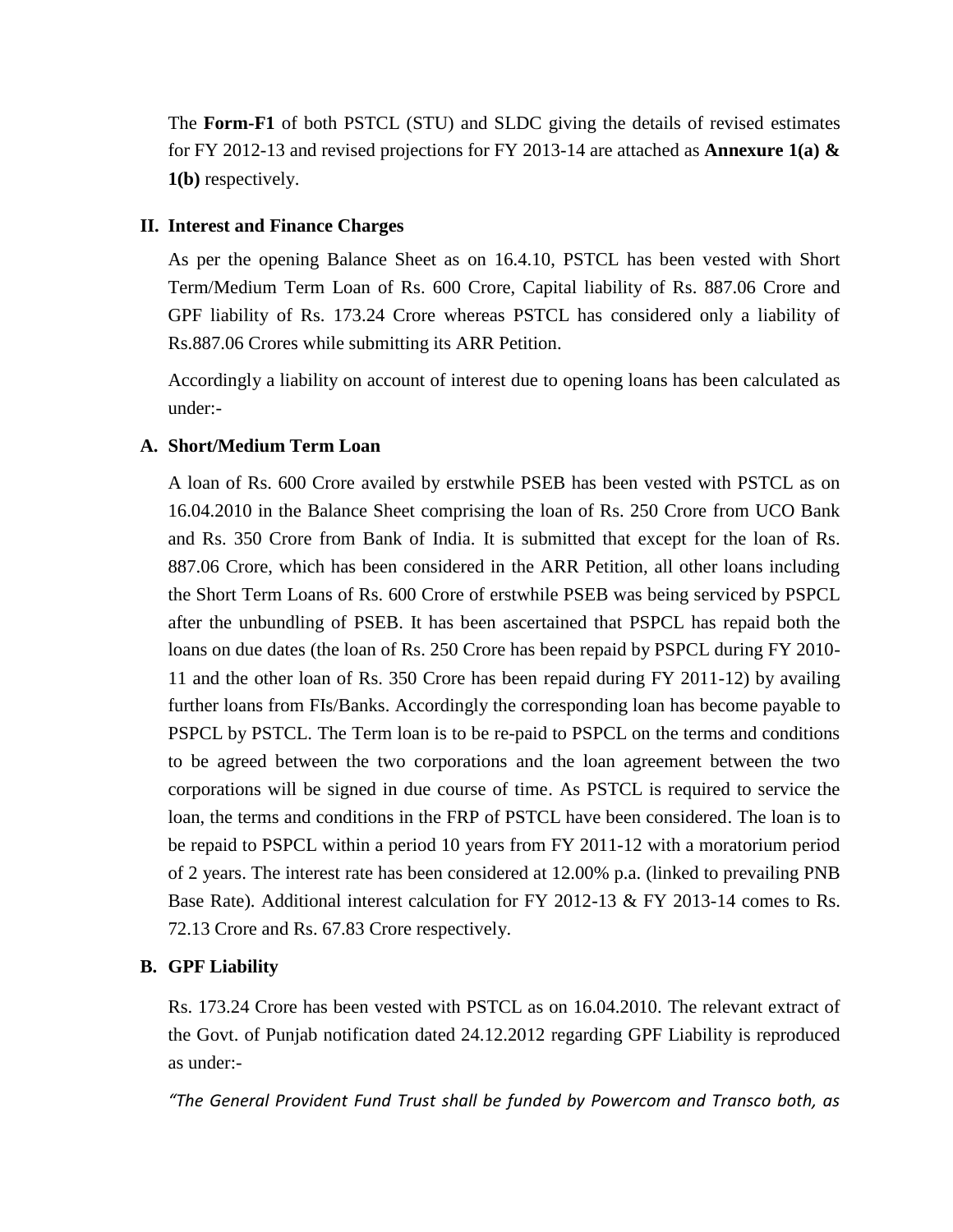*per the apportionment made in the Opening Balance Sheet, on and with effect from 16th April, 2010, and same shall be funded over a period of ten years commencing on and with effect from 1st April, 2013, alongwith interest as applicable.*

*Provided that for the period commencing from 16th April, 2010 to 31st March, 2013, the*  Powercom and Transco shall be liable to pay interest on the apportioned General *Provident Fund Liability, at the rate as applicable for the respective financial years."*

Accordingly after providing the interest applicable for FY 2010-11 amounting to Rs. 14 Crore and for FY 2011-12 amounting to Rs. 16 Crore, the opening GPF liability as on 01.04.2012 comes to Rs. 204 Crore. Interest has been provided at the rate of 8.80% on GPF outstanding as on 01.04.2012. Additional interest calculation for FY 2012-13 & FY 2013-14 comes to Rs. 17 Crore and Rs. 19 Crore respectively.

The Form F-21 Detailed containing the interest claim on Term Loan of Rs. 600 Crore and on the GPF Liability of Rs. 173.24 Crore (as on 16.04.2010) for FY 2012-13 and FY 2013-14 is attached as **Annexure 2(a)**. With the revision of interest liability as above, the total interest claim is revised to Rs. 294.49 Crore for FY 2012-13 and Rs. 445.67 Crore for FY 2013-14 which is given in the **Form F-21** as **Annexure 2(b)**.

#### **III.Return on Equity (ROE)**

Govt. of Punjab vide Notification No. 1/4/04-EB(PR)/632 dated 24.12.2012 has notified that Equity Share Capital of PSTCL will be Rs. 605.83 Crores as on 16.4.2010 which is the full consideration for vesting of the transmission undertakings with PSTCL. Therefore PSTCL is entitled to ROE on the Equity Share Capital of Rs. 605.83 Crore of PSTCL.

The revised ROE on Equity comes from Rs. 75.38 Crore to Rs. 139.01 Crores for FY 2012-13 @ 22.95% (grossed up) and from Rs. 75.38 Crore to Rs. 93.90 Crores for FY 2013-14 @ 15.5%.

The details of ROE are given in Formats **F-15 & F-16** and are attached as **Annexure 3(a) & 3(b)**.

#### **IV.Depreciation**

PSTCL while submitting the ARR took the opening balance of Gross Fixed Assets (provisional) as on 01.04.2012 as Rs. 2801.05 Crore and provided depreciation after taking into account the proposed additions during  $FY$  2012-13  $\&$  FY 2013-14.

With the notification of opening Balance Sheet, the opening balance of GFA as on